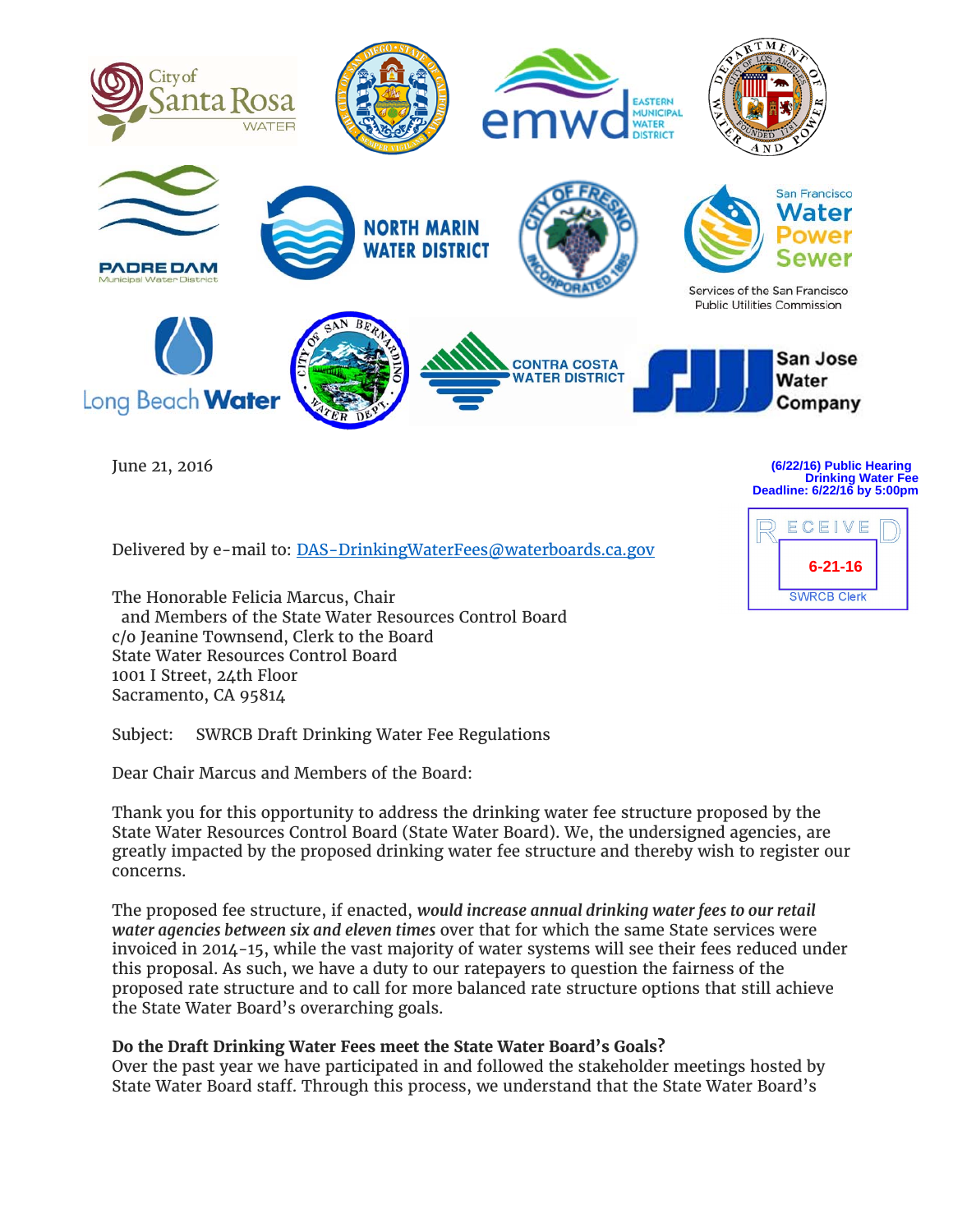State Water Resources Control Board June 21, 2016 Page 2

main goals for the proposed structural changes in the Drinking Water Fees are as follow:

- 1. State Water Board Revenue Sufficiency and Stability
- 2. Fee Structure Design Simplicity
- 3. Fee Relief for Disadvantaged Communities
- 4. Equitable Distribution of Expenses among all Community Water Systems

Our agencies agree that these goals are important for the State Water Board and we support changes in the fee schedule to accomplish these goals. However, we believe that the proposed fee schedule does not meet the fourth goal of providing an equitable distribution of expenses among all community water systems and as such we call on the State Water Board to seek a more equitable option.

## **Defining "Equitable"**

Currently, the State Water Board's Drinking Water Program Fee Schedule for Large Water Systems<sup>1</sup> (LWS) has been based on a "fee for services" cost recovery, meaning that each LWS has equitably paid for the oversight rendered by the State Water Board. Under this fee structure, there has been an incentive for LWSs to build into their operations the internal staffing and other resources to be able to provide technically superior reports to the State Water Board. This highly resourceful communication model has allowed the State Water Board to be as efficient as possible in its regulatory role, and those savings are passed down to the LWSs in the form of fewer billable hours.

We believe that a balanced analysis should evaluate the *total* program costs per service connection (State Water Board *and* Public Water System), not just the State Water Program costs per connection, in order to fully account for the integrated financial impacts to the ratepayers.

From the LWS ratepayer's perspective, the investment in increased utility resources (staff and consultants) is justifiable in order to accomplish reduced regulatory impacts. We consider the fee for service model to be eminently equitable and in alignment with the reasonable cost nexus asserted by Proposition 26.

## **Revenue Sufficiency Cost Shifting**

In addition to the fee structure goals, the State Water Board seeks to establish an initial budget for the Division of Drinking Water sufficiently high to be able to cover all costs plus a 10% reserve to cover unforeseen expenses. The result is an *80% increase* in budgeted revenues as compared to just two years ago<sup>2</sup> (from \$11.5 million in 2014-15 to \$20.7 million) that is to be billed to the water agencies. We support approaches that allow the Drinking Water Program to be fully funded, but we ask for recognition that this cost increase is substantial. Our agencies are especially impacted with six to eleven-fold cost increases, all within a backdrop of reduced revenues as a result of the drought. This fee increase will be a hardship for our agencies to pay.

If no changes to the rate structure had been proposed, all LWS agencies would expect to see an increase in the State Water Board's hourly fee from \$153/hour to approximately \$275/hour

<sup>&</sup>lt;sup>1</sup> Public water systems serving 1,000 or more service connections.

<sup>&</sup>lt;sup>2</sup> Actual data from FY 2015-16 is not available to us to evaluate.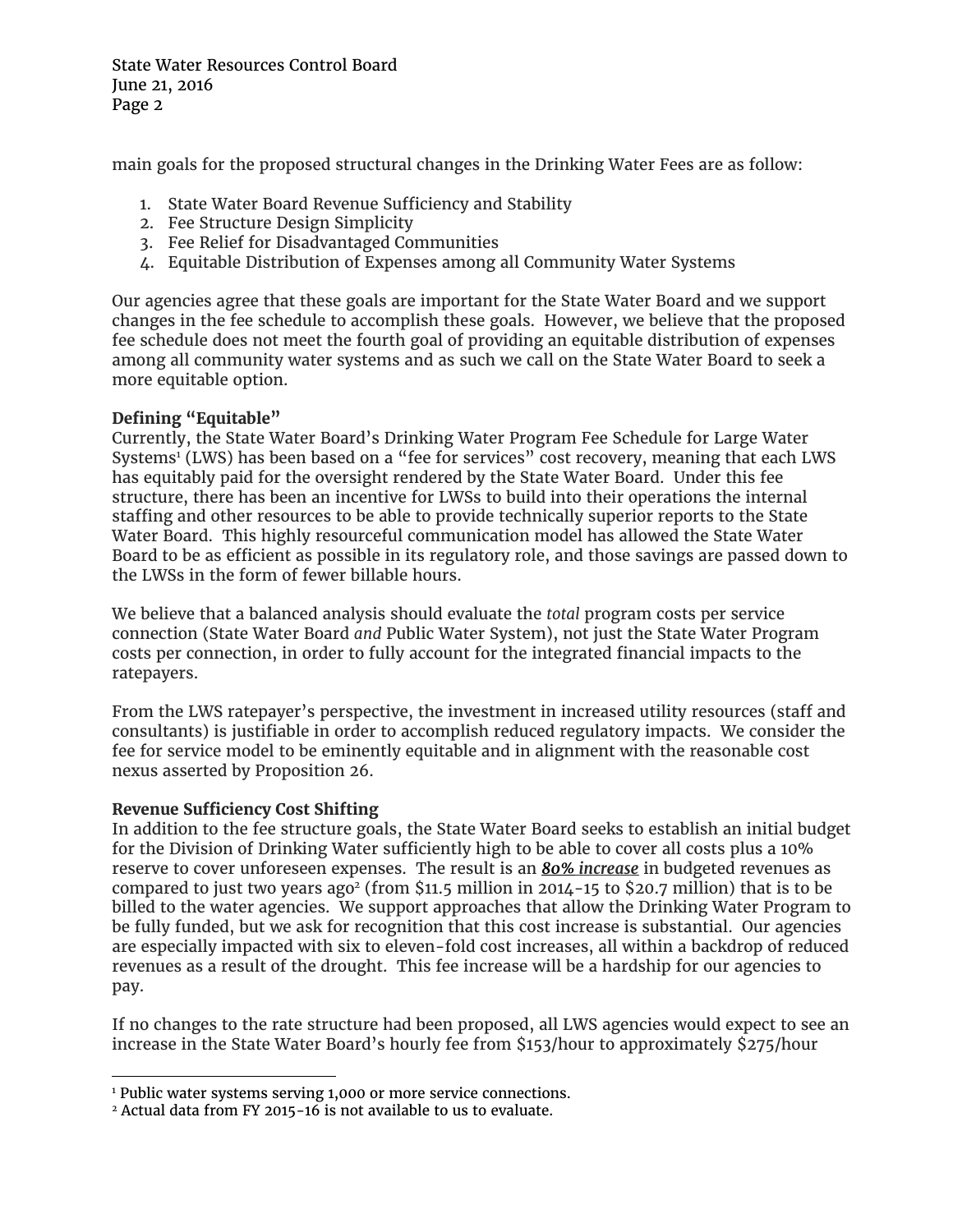State Water Resources Control Board June 21, 2016 Page 3

(+\$122/hour) in order to meet the increased budget. Yet, 244 of the 680 LWSs (36%) will see their annual fees decrease by a total of \$1.63 million as compared to FY 2014/15 fees under the current proposal. Essentially, the remaining 436 LWSs will be paying for all of the Drinking Water Program's budget increases plus pick up \$1.63 million of the fees that 244 of the LWS used to pay. We do not believe this is equitable either.

#### **Small Water Systems Should Pay Fair Share**

We share the State Water Board's goal of providing financial assistance to severely disadvantaged communities (SDAC) and support the proposed \$100 flat fee (up to 100 connections) or \$2/connection (between 101 and 1,000 connections) within communities with a median household income of 60% or lower. However, there is no justification for significantly decreasing annual fees for all Small Water Systems<sup>3</sup> (SWS), as is proposed. With the costs of the Drinking Water Program increasing by 80%, it is not reasonable to reduce fees on small water systems that cannot demonstrate a financial hardship per the SDAC exemption.

#### **Conclusions**

We, the undersigned agencies, wish to partner with the State Water Board to find a way in which the State Water Board's goals can be met. We are willing to consider a "fee-perconnection" fee structure in order to provide the State Water Board with the revenue sufficiency and stability it needs. However, we cannot support the rate structure proposed to us based on the inequities noted above.

Fundamentally, we believe:

- Severely Disadvantaged Communities should be allowed discounted fee schedules. Since it is unknown how many water systems will qualify for this discount, we ask that a report be provided within a year's time detailing how many systems have been able to demonstrate need for this discount.
- Fees for Small Water Systems should not decrease over the status quo. At the status quo, Small Water Systems essentially *are already receiving a discounted rate* by virtue of not seeing their fees increased commensurate to the 80% budget increase.
- The fee structure for Large Water Systems should allow for a greater number of tiers and include deescalating fee amounts per tier such that a better balance in fee impacts across all Large Water Systems is achieved. We believe that adding tiers still supports the State Water Board's goal of achieving fee structure design simplicity.
- Sufficient data analysis will be required to be able to determine if the State Water Board's goals were met to its satisfaction and what the impacts to water systems statewide has been. As such, we believe the Drinking Water Program staff should continue to record "billable" hours and other performance metrics in order to evaluate what, if any, changes transpire as a result of this fee structure change. Further, we believe the State Water Board should invite a diverse group of water agencies to partner with Drinking Water Program staff in the evaluation of this data one year hence.

 3 Public water systems and non-community water systems with fewer than 1,000 service connections.